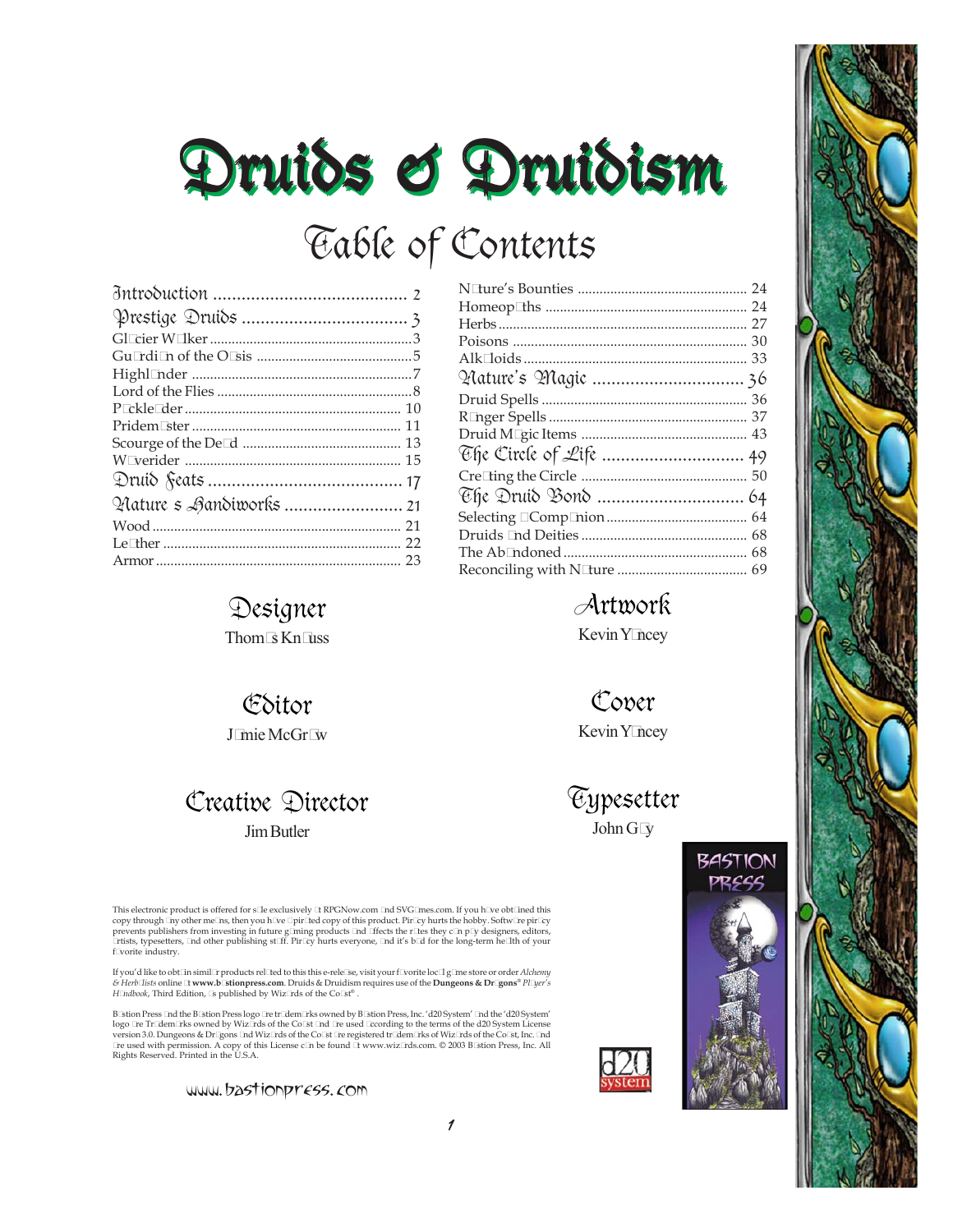

### Introduction Introduction

Since the d@wn of cre@tion, sentient beings h@e w@ed @ endless struggle for surviv@ @g@nst n@ure's @vesome fury. Whether seeking shelter from @ violent storm or fleeing the virulent eruption of @ furious volc@no, civiliz@tion rem@ns @the @ @hetic mercy of its surroundings. Although m@y live in fe@ of n@ure's terrible wr@h, @sm@l circle of individu@s embr@ces its mysterious @nd wondrous powers. Rejecting the tenets of urb@n society, these intrepid individu@s commune with the n@ur@world forming @ @ red p @ t between themselves @ d the l @ d itself. In  $@$  unusu $@$  symbiotic rel $@$ ionship, druids swe $@$ their indomit@le @legi@nce to n@ure in exch@nge for unison with its inh@it@ts @d divine m@ic.

Contr $\mathcal{Q}_V$  to m $\mathcal{Q}_V$  popul $\mathcal{Q}_f$   $\mathcal{Q}_E$  aruids  $\mathcal{Q}_e$  not p@ssive, @nti-soci@l veget@ri@ns @ccomp@nied by scores of @doring @nim@s @nd indulging in the inh@@tion of h@lucinogenic herbs @d le@ves. While some of these perceptions undoubtedly possess @le@t **@moniker of truth, the notion is entirely skewed.** Druids @e fervent in their defense of their s@red wilderness, more th $@$  willing to physic $@$ ly comb $@$ @ny unwelcome interloper. Most druids le@d @ more solit  $\mathcal{Q}_V$  lifestyle th $\mathcal{Q}_V$  sedent  $\mathcal{Q}_V$  popul $\mathcal{Q}_V$ ions, yet druids enjoy the comp $@$ y of their  $@$ im $@$  comp $@$  ions @nd fellow druids. Despite the @bsence of throngs of ne@by hum@noids, druids experience f@ less @lien@tion @nd loneliness th@n urb@n residents immersed in @ se@ of hum @ nity. Although druids genuinely befriend their  $@iam@comp@ions$ , they continue to hunt other @nim@ls for food @nd byproducts such @ le@ther @d bone. Fin@ly, while druids h@vest numerous pl@ts for @myri@d of medicin@@ddc@m@tive purposes, they respect @dd fe@their potenti@ly d@ngerous @dictive properties. Druids refr@n from indulging in their us@e solely for person@ple@ure or esc@e from re@ity. Inste@d, druids @e @close-knit brotherhood devoted to the s@nctimonious preserv@ion of the wilderness @nd the perpetu@tion of the n@ur@order.

Despite their close inter@tion with the n@ur@ world, druids m@nt@n @sembl@nce of neutr@ity in @cord@nce with n@ure's gr@nd design. N@ure herself is @ p@sive observer, @ st@ning from interfering in the @f@rs of sentient beings reg@dless of the consequences. To druids, n@ure is @ @gible living entity, the mother @nd the wellspring of @l life @nd cre@tion. Present before the inception of deities @nd the discovery of @c@e m@ic, n@ure rem@ns timeless @d omnipotent, impervious to the m@hin@ions of foolish beings @tempting to supersede or domin@e its limitless power. N@ure is more th@n @ pristine forest or  $\mathcal Q$  imposing mount  $\mathcal Q$ htop; it is the physic  $\mathcal Q$ m@nifest@ion of @celesti@m@ter pl@n invoked to

govern the orderly function of the universe @nd @ll living things. Time, sp@e, life @dd de@h @quiesce to its l@ws @d rules, however not@le exceptions exist. The blight of the living de $@$ , the power to bend sp $@$ e by tr@eling gre@dist@nces @nd the @bility to stop time @1 defy n@ure's intentions. While such tr@nsgressions @e usu@ly tr@nsitory @nd loc@ized, druids undert@ke the rep@@tion of the n@ur@world @ their s@red duty.

Fortun@ely, most ch@lenges to the n@ur@order rem@n more mund@ne, but no less re@. Civiliz@ion continues to  $exp@d @@q$   $@@ming$  r@e, thre@ening the s@nctity @nd ecologic@vi@ility of v@t tr@ts of primordi@wilderness. S@@ge tribes of vor@ious monsters @d hum@oids pill@e the e@th, r@ns@king its bountiful resources **@**d disrupting its delic@ely b@@nced ecosystem. Nef@ious wiz@ds @nd clerics seek refuge in its remote solitude to pr@tice their insidious @nd destructive m@ic. The prolifer@tion of unde@d cre@tures defi@ntly mocks the cycle of life, providing @ existence beyond the limit@tions imposed by n@ure herself. Despite the perils @nd obst@les, druids persevere @dd b@tle @g@nst these unn@tur@l forces in @n effort to restore n@ture's h@monious b@@nce. With the @sist@nce of their @nim@l @nd pl@nt @llies, druids w@ge @ tireless c@mp@ign @g@inst these @nd other m@levolent forces bent on the sh@neless exploit@ion of the n@ur@world @d its inh@it@ts.

As @ result of these perv@ive forces, Druids @ nd Druidism provides numerous powers @d @ilities to comb@these formid@le @dvers@ies. An eclectic collection of divine spells @nd m@gic items supplements the druid's extensive m $@$ ic $@$   $@$ sen $@$ . Through their unique @finity with the n@ur@world, druids h@ness r@w m@gic@energy @ @me@ns of mimicking, controlling @d summoning n@ure's @wesome power. M@gic en@bles them to @dopt the physiologic@l fe@ures of their @nim@l comp@nions including the compound vision of @n insect or the b@'s use of son@. They m@uipul@e the powerful current of @@ing river or the torrenti@downpour of @ violent thunderstorm. When confronted by hordes of their enemies, druids inst@t@eously mobilize legions of @nim@s @nd pl@nts to their defense.

Druids utilize numerous n@ur@m@eri@s to forge  $@a$  unprecedented qu $@b$ tity of we $@b$ ons,  $@m$ ors, rings @nd miscell@neous items. Their @rr@y of wooden @nd bone we@ons @e more th@r @m@ch for @ry steel or iron counterp@t, while expertly cr@ted @d t@lored suits of le@her @nd hide @mor provide @nple protection @@nst their enemies' blows. St@fs frequently complement their impressive spellc@ting **@ilities, while rings often incre@e their m@tery over** the n@ur@ world. Addition@ly, druids @so m@uf@ture @diverse v@iety of other m@ic items including s@ddles, crowns, m@ks @d belts.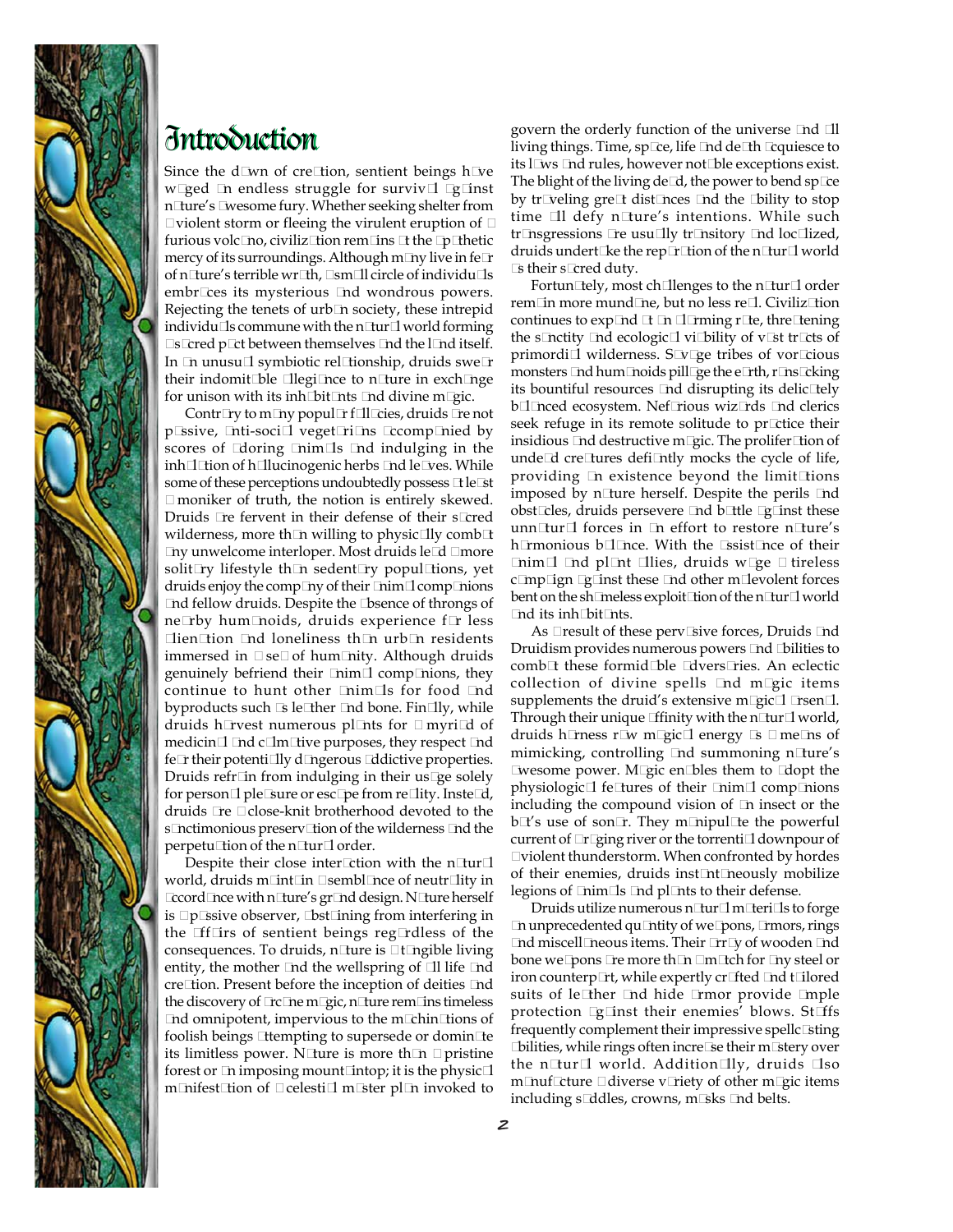However, m@ic is not the only tool @the druid's  $\;\;\mathfrak{P}$ restige  $\mathfrak{P}$ nuids dispos@. Their extensive knowledge of the n@ur@ world @lows them to concoct wondrous elixirs from n@tive pl@nts @well @co@x poison from venomous  $Q$ aim $Q$ s. Countless hours of tri $Q$   $Q$ d error  $Q$  well  $Q$ p@inst@king rese@rch en@ble druids to @ugment their inherent  $\ddot{\Phi}$ ilities by m $\ddot{\Phi}$ tering incredible fe $\Phi$ s of physic@@dd intellectu@prowess. Some druids follow this  $p@h$  of self-discovery to previously un $@t@h@b$ le heights, speci@izing in the m@nipul@ion @nd control of their unique environment or clim@te.

Druids @so depend on the c@@ble @sist@nce of other sentient beings. Dedic@ed contingents of  $\log Q$ **@im@comp@ions, re@y to @t @ @noment's notice,** @ccomp@ny them throughout their tr@vels. More import@ntly, they rely on their fellow druids for spiritu $\mathcal{Q}$ , mor $\mathcal{Q}$ , milit $\mathcal{Q}$   $\mathcal{Q}$  deconomic support by forming Qunique druidic society known  $@$  Q circle. This supplement describes the est@blishment, le@dership @dd d@ly @tivities of this import@nt f@et in the druids' life.

P@t inquisitive student, p@t st@w@t defender @d p@t diplom@ic li@son, druids occupy @vit@niche in the ecosystem. While st@unchly protecting the un@ien@ble rights of the n@ur@ world @nd its  $\infty$ inh@bit@nts, druids frequently find themselves @the center of @ endless conflict between preserv@ion @d progress. By ten@iously @thering to their principles @nd ide@ls, druids m@int@in n@ture's integrity @nd strengthen their communion with the n@ur@world utilizing wh@ever me@ns necess@y.

Molded by ye@s of experience @nd spurred by force of will, some druids pursue  $@w@y$  of life v $@tly$ different from their counterp@ts. Although they m@nt@n their core @ilities @d @finity for n@ure, these ch@@ters embody specific tr@ts @nd powers @t@n@ble only through speci@iz@tion in @ @tticul@ field. Some develop @ @finity with @ specific species of @nim@, while others devote themselves to @ p@ticul@clim@e or terr@n. Druids th@follow these  $p@$ hs  $@$ hieve  $@$ synergy with n $@$ ure th $@$  rem $@$ ns completely Gien to their trodition Q counterp Qts. Reg@dless of their occ@ion@ly divergent ideologies, these individu@s rem@n integr@p@ts of the druid community.

### Glacier Walker

Fierce, icy winds @d bitter, numbing cold const@tly **@comp@y** the resilient druids of the **@**ctic regions. Sw@hed in bundles of thick fur @nd @nim@hide, the enigm@tic gl@tier w@kerro@ns his wintry l@ndsc@e, revering its wondrous m@vels @d incomp@@le be@uty. Ne@ly @l gl@ier w@kers spend countless hours enh@ncing the @esthetic wonder of their territory by cre@ting m@nificent ice sculptures @nd totems of n@ive @nim@s. However, these mysterious @tistic cre@tions @so serve sever@more pr@tic@ purposes. They remind hunters @nd tr@pers to respect the s@nctity of the frozen wilderness @ well @ w@ning po@hers @g@nst plying their uns@vory business in the druid's s@red 1@d. Ice sculptures Coso function  $@$  @ me Coso of communic@tion between fellow druids in the @e@They @ert other druids to the presence of  $\mathbb{Q}$ specific  $\mathbb{Q}$ im $\mathbb{Q}$  in the immedi $\mathbb{Q}$ e vicinity @nd m@k the bound@ies of the druid's territory. Although seemingly territori@in n@ure, gl@ier w@kers @e @tu@ly very cooper@ive @d prim@ily sedent@y. A typic@circle of gl@ier w@kers consists of @nywhere between ten @nd twenty individu@s with @ elder druid serving @ the group's undisputed le@der. The circle @w@ys g@hers in @ secluded c@ern within @ring of ice totems @d sculptures.

Bec@use of their h@sh @d brut@environment, gl@ier w@kers eng@ge in very little cont@t with the civilized world. Gl@ier w@kers consciously @oid towns @d cities, preferring to rem @n ignor@t @out the virtues @d vices of urb@ life. However, they frequently inter  $\mathcal Q$ t with b $\mathcal Q$ b $\mathcal Q$ ic tribes in the region, tr@ing @ v@iety of commodities with the nom@lic inh@bit@nts of their territories. The two groups gener@ly coexist pe@efully, not @ surprising f@t considering th@t most gl@ter w@kers beg@n their lives @ members of @ @b@ic tribe.

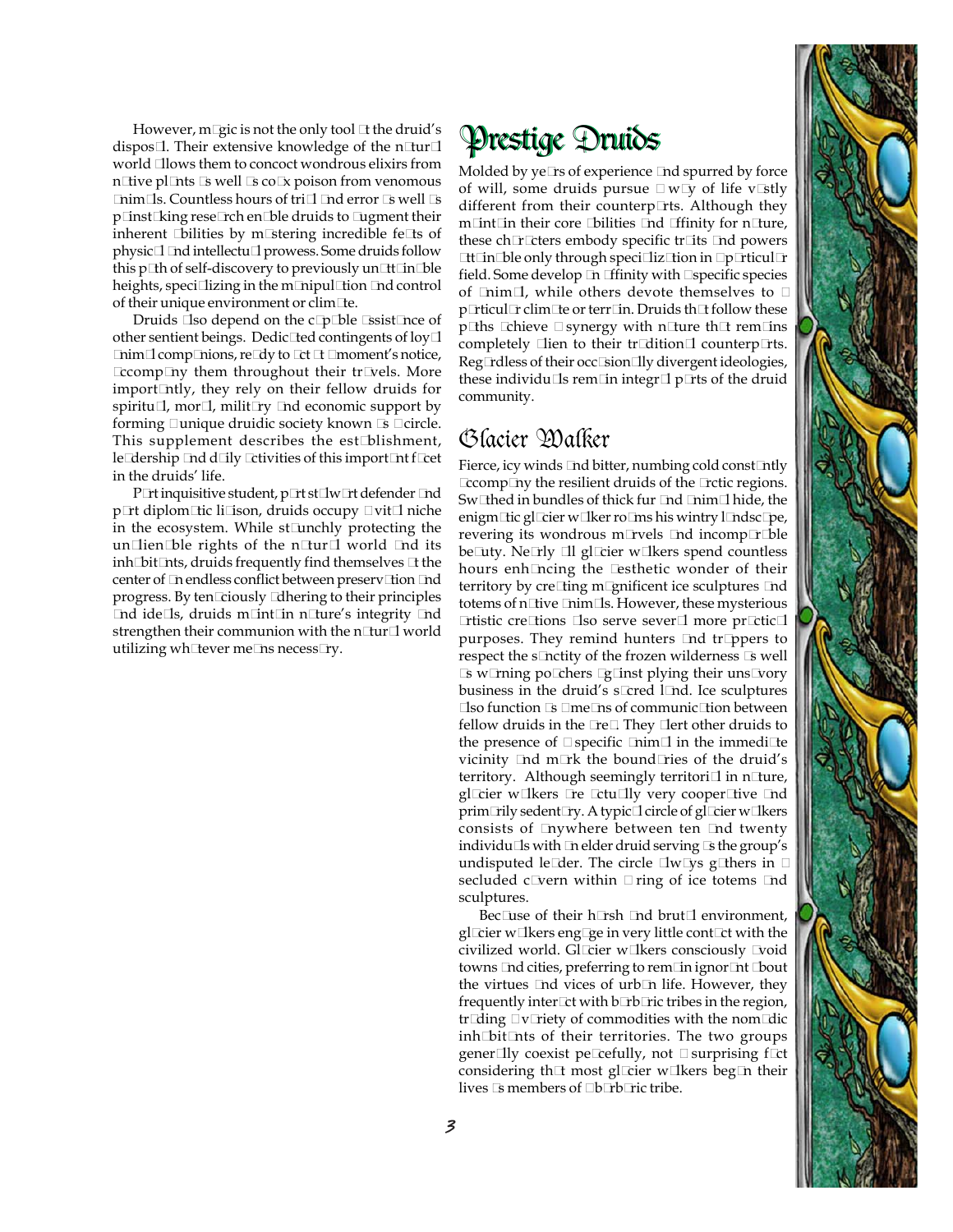

Hum@ns @e the most prev@ent r@e @nong gl@ier w@kers with h@f-orcs @dist@nt second. Bec@use of the inherent discipline essenti $@$  for surviv $@$  in this extreme clim@e, most gl@ier w@kers @e l@vful neutr@. Gl@ier w@kers revere @dd cherish the @nim@ inh@it@ts of their frozen territory, however wolves, lynxes,  $\mathcal Q$ d pol $\mathcal Q$  be $\mathcal Q$ s  $\mathcal Q$ e their most popul $\mathcal Q$   $\mathcal Q$ im $\mathcal Q$ comp@hions. On the other h@nd, frost gi@nts @nd white dr@ons rem@n their most bitter enemies. Reg@dless of the circumst@nces, gl@ier w@kers @t@k these evil beings on sight.

**Hit die:** d8

### Requirements

To qu@ify @ @ gl@tier w@ker, @ ch@@ter must fulfill the following criteri@.

**B@se Fortitude Bonus:** +4

**Alignment:** Any non-ch@tic

**Skills:** Anim @Emp @hy 5 r @ks, Cr @t (sculpture)

4 r@nks, H@ndle Anim@5 r@nks, Knowledge (n@ure)

4 r@nks, Wilderness Lore 4 r@nks. Fe@s: Gre@Fortitude

### Class Skills

The gl@tier w@ker's cl@s skills (@nd the key @bility for e@h skill) @e Anim@ Emp@hy (Ch@, B@@nce (Dex), Climb (Str), Concentr@tion (Con), Cr@ft (@ny) (Int), H@dle Anim@(Ch@, He@(Wis), Hide (Dex), Intuit Direction (Wis), Jump (Str), Knowledge (n@ure)  $(Int)$ , Move Silently (Dex), Profession  $(\mathcal{Q}_V)$  (Int), Ride (Dex), Spot (Wis), Tumble (Dex), @d Wilderness Lore (Wis).

**Skill Points @t E@ch Level:** 4 + Int modifier.

### Class Features

**We@on** @d Armor Proficiency: Gl@ier w@kers g@n no we@on or @mor proficiencies.

**Spells:** Gl@ier w@kers continue to receive new spells @ if they @quired @nother level in the spellc@ting cl@s th@ they belonged to prior to becoming @gl@ier w@ker. However, they do not Other Obilities goned from @ evel incre@e from the spellc@ting cl@s. If the ch@@ter h@d more th $@$  one spellc $@$ ting cl $@$ s, the pl $@$ er decides which spellc@ting cl@s receives the @ddition@level for purposes of determining his spells per d@ @d spells known. Furthermore, whenever @ gl@ier w@ker c@ts @ spell inflicting cold d@m@ge, the spell de@ls @n @ddition@l point of d@m@ge equ@l to the ch@r@cter's gl@ier w@ker level.

**Arctic Movement (Ex):** Whenever the gl@ier w@ker tr@els through @ctic terr@n, his movement r@e incre@es by ten feet per round. In @ddition,  $m@ic@cold$  effects th $@$  impede movement such  $@$ the spell *sleet storm* do not @fect gl@ier w@kers. To receive the benefits of this  $\Phi$ ility, the gl $\Phi$ ier w $\Phi$ ker must be moving by me@ns of his own locomotion (i.e. @ gl@tier w@ker riding @horse does not receive this benefit). Furthermore, whenever @gl@ier w@ker eng@es in melee with @ opponent in @ctic terr@n, he receives the Improved Trip fe@ reg@dless of whether the ch@@ter possesses the fe@'s prerequisites.

**Cold Resist@ce (Ex):** A gl@ier w@ker does not suffer @y ill effects from cold we@her @d must m@e Fortitude checks every hour r@her th@n every ten minutes when subjected to extreme cold. The results of f@led checks rem@n unch@nged. Gl@ier w@kers  $@$ so receive  $@+2$  competence bonus to  $@$ l s $@$ ing throws @@nst cold rel@ed effects such @ @white dr@gon's bre@th we@pon or *cone of cold*.

|                  | <b>B</b> @e  |      |        |      |                                         |
|------------------|--------------|------|--------|------|-----------------------------------------|
| C1@s             | Att@k        | Fort | Reflex | Will |                                         |
| Level            | <b>Bonus</b> | S@re | S@e    | S@e  | Speci <sup>®</sup>                      |
| 1 <sup>st</sup>  | $+0$         | $+2$ | $+0$   | $+0$ | Spells, Cold Resist@ce, Arctic Movement |
| 2 <sub>nd</sub>  | $+1$         | $+3$ | $+0$   | $+0$ | Winter's Enemies                        |
| 3rd              | $+2$         | $+3$ | $+1$   | $+1$ |                                         |
| $4^{\text{th}}$  | $+3$         | $+4$ | $+1$   | $+1$ | Chill Met@                              |
| 5 <sup>th</sup>  | $+3$         | $+4$ | $+1$   | $+1$ |                                         |
| 6 <sup>th</sup>  | $+4$         | $+5$ | $+2$   | $+2$ | Sleet Storm                             |
| 7 <sup>th</sup>  | $+5$         | $+5$ | $+2$   | $+2$ |                                         |
| 8 <sup>th</sup>  | $+6$         | $+6$ | $+2$   | $+2$ | Ice Storm                               |
| Qth              | $+6$         | $+6$ | $+3$   | $+3$ |                                         |
| 10 <sub>th</sub> | $+7$         | $+7$ | $+3$   | $+3$ | Frozen Prison                           |